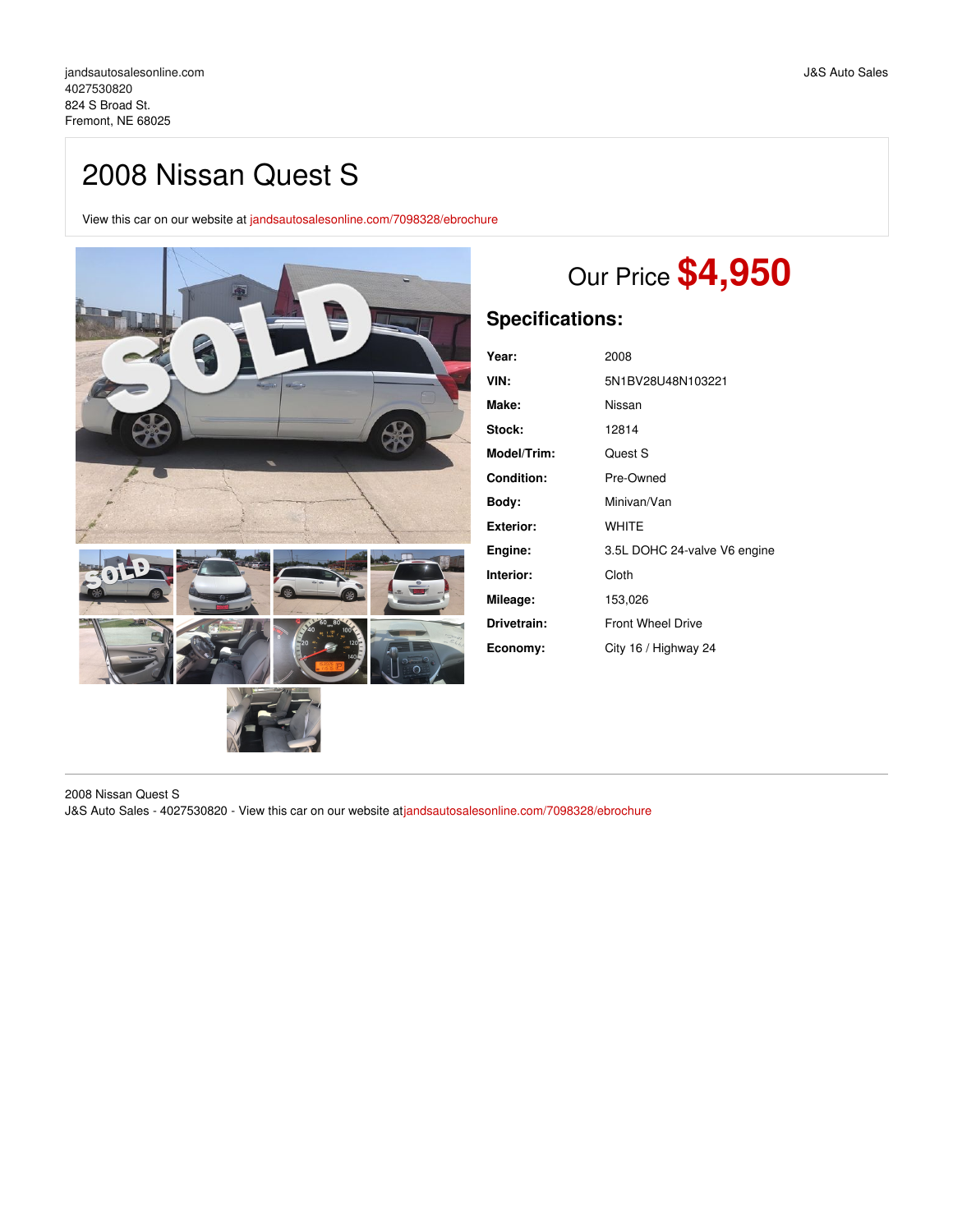

2008 Nissan Quest S

J&S Auto Sales - 4027530820 - View this car on our website at[jandsautosalesonline.com/7098328/ebrochure](https://jandsautosalesonline.com/vehicle/7098328/2008-nissan-quest-s-fremont-ne-68025/7098328/ebrochure)